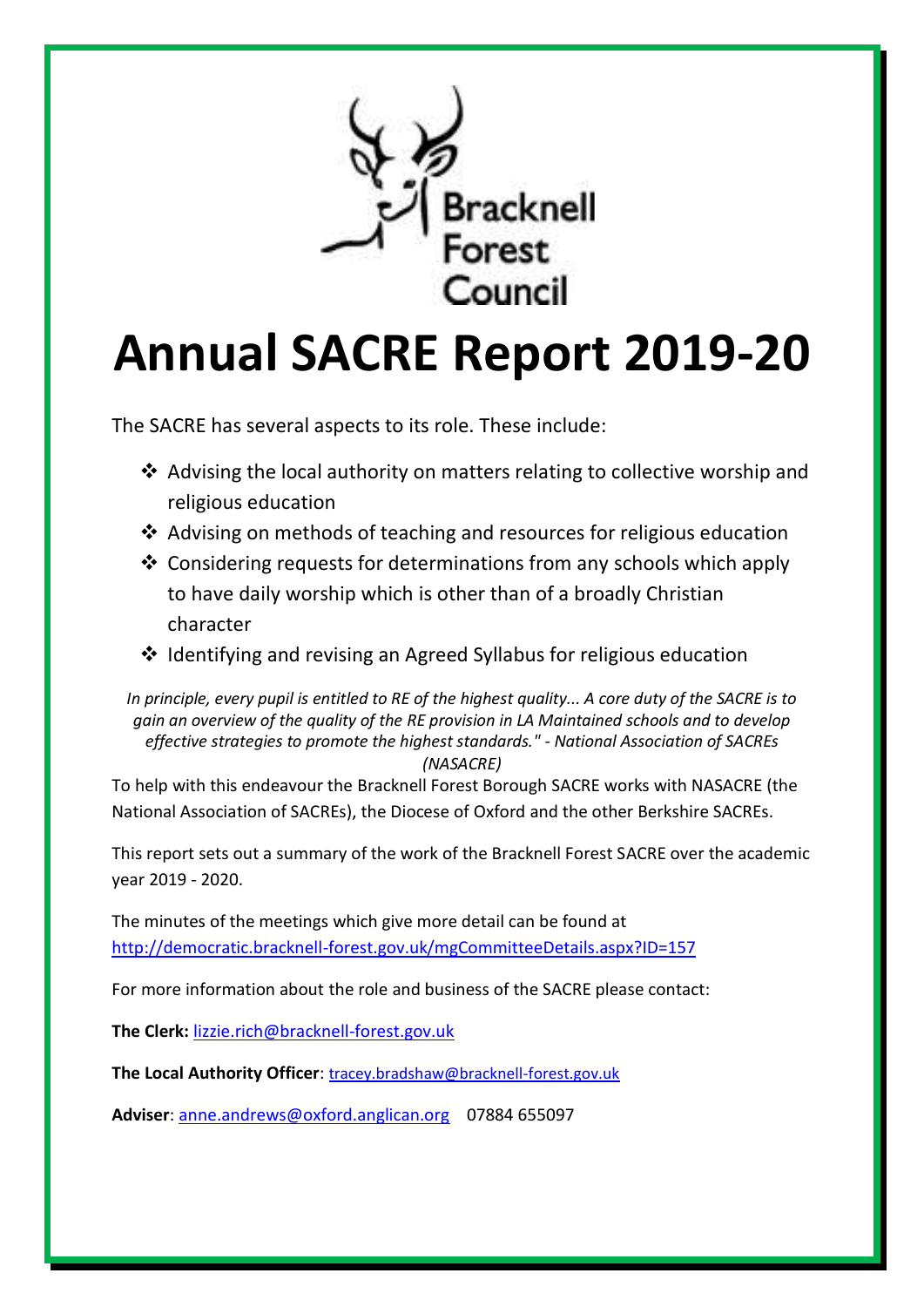## Introduction

Introduction to Bracknell Forest SACRE Annual Report

During the year Bracknell Forest SACRE has continued to evolve and develop with new members joining and actively participating in meetings. This enthusiastic involvement of committee members has in turn enabled us to start work on a three-year action plan which will be used to shape and take forward the work of SACRE. The focus of the plan is around the core objectives of a SACRE and presents opportunities for members to really get involved in the support of the teaching of RE and World views in Bracknell Forest.

It is often said that in these fast changing and challenging times that RE and World Views teaching can contribute significantly to the development of our children, can combat radicalisation, and promote good emotional wellbeing and more widely strong community cohesion. |In conjunction with Westhill and other Berkshire SACREs this year also saw the planning and delivery of the first videos of different faiths to support teaching.

COVID-19 has impacted on the delivery of our three-year plan and teaching in schools, but we are confident that once the pandemic is managed, we will pick up the pace again. SACRE members have demonstrated great flexibility through meeting virtually and we are exploring the role virtual meetings can play in the longer term.

Finally, I would like to thank all those who teach RE and Worldviews in our schools and all SACRE members for their dedication and involvement.

Gareth Barnard

Chair of SACRE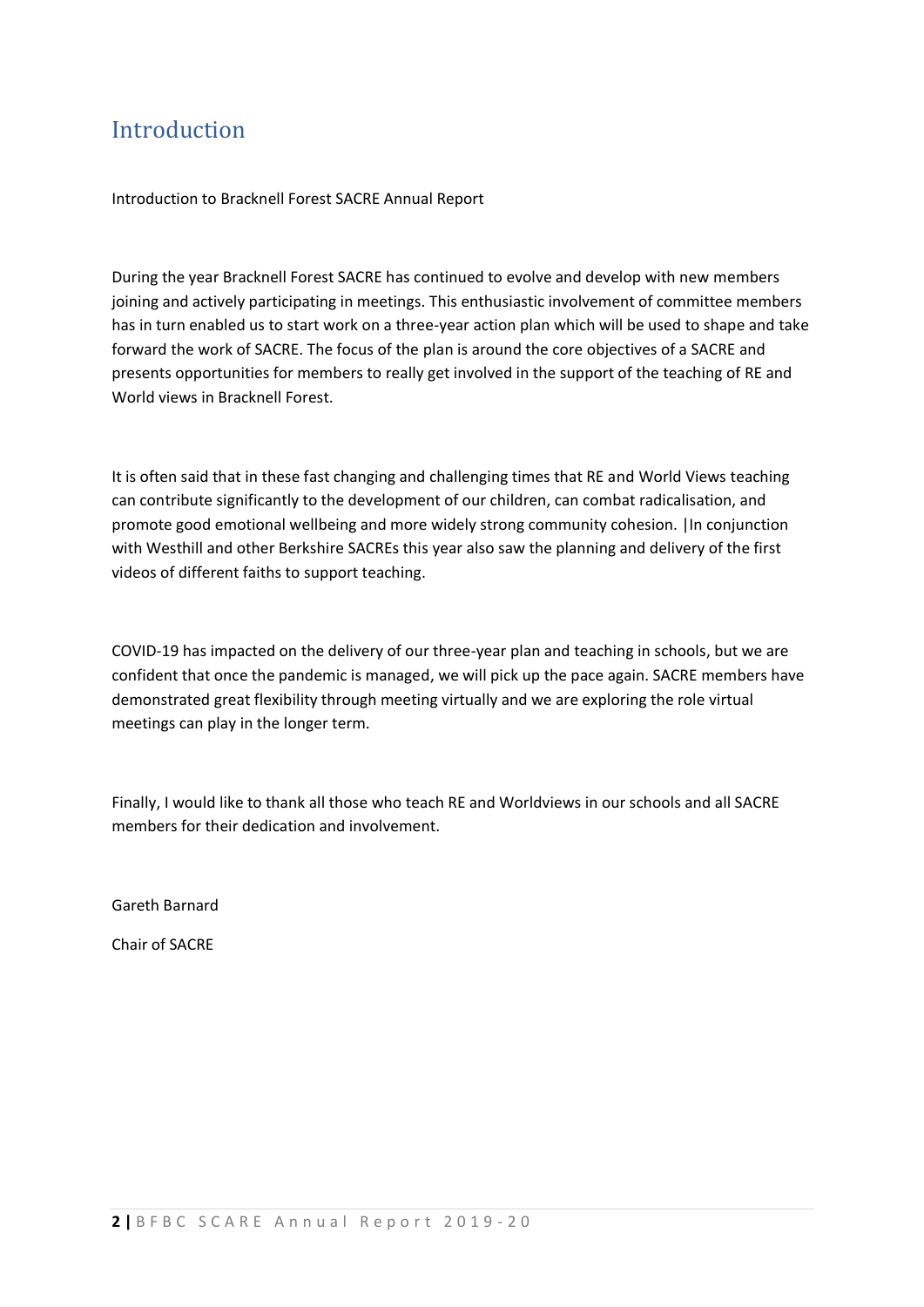## Advice Offered

- a) Local Authority:
	- With a change of LA officer SACRE had again to request that budget and Ofsted reports be made available and this was duly done by the second meeting of the year.
	- The LA had been advised of the expectation that RE should be back on schools' curriculum in the new academic year, even with some reductions in the breadth of the RE provided.
- b) Schools:
	- Support and advice to schools has been offered through the RE Networks and the SACRE newsletter.
	- Two of the three planned network meetings took place. The first of the year gave teachers an opportunity to share resources and teaching materials that they found useful, while the second focused on the question of Intent in the RE curriculum and schools were advised that the curriculum for RE needed to be coherent and show the way that units of work liked to each other. The third was going to focus on implementation and impact but did not happen due to Covid-19.
	- The SACRE newsletters have offered information on training courses available locally, Ofsted, festivals, Inter-faith week, resources for online teaching and CPD, collective worship and the work of SACRE.
- c) Government:
	- No correspondence has happened between SACRE and the government.

## Standards, quality & provision of RE

- a) Public exams:
	- No public exams have taken place this year due to the closure of schools from 23 $^{rd}$ March  $-1$ <sup>st</sup> June for all but the vulnerable and children of key workers. Results this year are based on Centre Assessed Grades and so will not be published.
- b) Attainment in RE:
	- With the majority of pupils working from home in a variety of ways the standards attained in RE will not be measurable.
- c) Quality of provision:
	- A presentation form one of the secondary schools at the beginning of the academic year demonstrated that RE is being taken more seriously. This was a school where provision had been patchy, but the appointment of a new RE leader was putting the curriculum back where it should be, with RE returning to Y9, and to A level.
	- The intention of the school was to raise the profile of RE across the school, and trips were going to be included in the long term planning for the subject.
	- While the RE ambassador project had not engaged a wide range of schools, the secondary school already participating in the project had continued to train up and send students to local primary schools. School closures and restrictions means that this project will need to be put on hold for the time being.
	- The new Hindu representative on SACRE is keen to work with schools on teaching Hinduism. This will be incorporated into the planning for next academic year.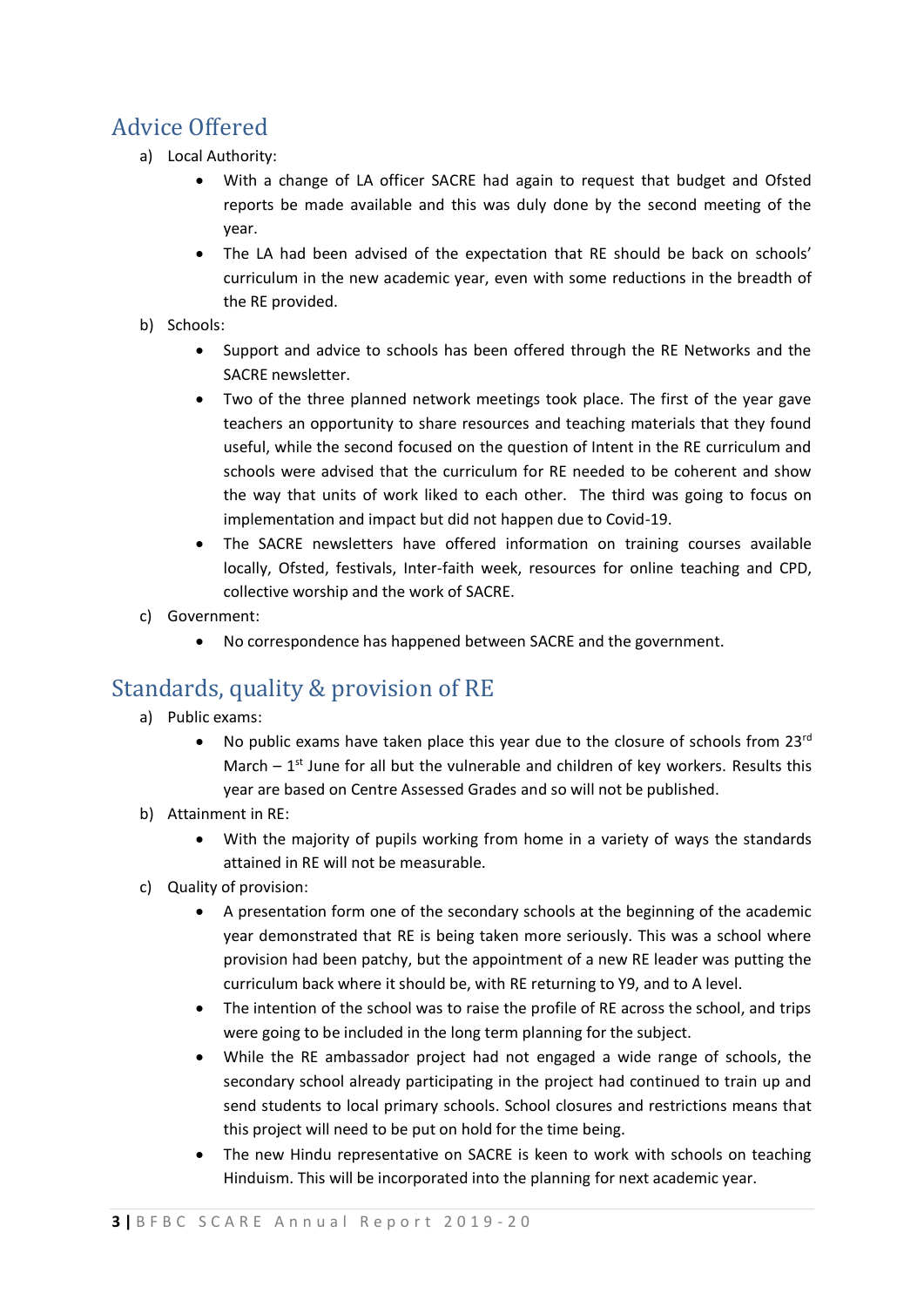- d) Withdrawal: No schools have sought support with issues of withdrawal.
- e) Complaints: No complaints have been received by SACRE about either the quality or provision of RE.

#### Agreed Syllabus

- a) Review: no review is underway currently.
- b) Date of next review
	- Under current legislation the next syllabus review will not take place until 2023

## Standard, quality & provision of Collective Worship

- a) Provision and quality:
	- With the changes to school provision during the year it is not possible to know about either the provision or quality of collective worship offered during the pandemic. A survey will be conducted in the new year to find out how schools managed during the summer term
- b) Determinations:
	- No requests for determinations have been received
- c) Complaints:
	- No complaints about collective worship have been received

#### Management of SACRE

- a) Attendance:
	- Attendance has been much better this year and every meeting has been quorate, and it is more usual for people to give apologies if they are unable to attend. The least well attended meeting was in the fortnight before lockdown and the first online meeting presented some members with technical challenges, but both meetings were still quorate.
- b) Membership and training:
	- Membership has grown over the last year, with new Hindu and Sikh reps, a wider range of teacher representatives and more councillors. Neither the local synagogue nor the Jewish Board of Deputies has been able to put us in contact with a new Jewish faith representative.
	- Chair and vice-chair have remained stable, as has the clerk, but there was yet another change of local authority officer mid-year.
	- New members are sent the handbook for SACRE members, but this year training was amalgamated with the creation of the SACRE development plan, as that established what the role and responsibilities for SACRE would be for the coming three years.
	- This development plan is an exciting new venture for Bracknell Forest SACRE, and the first project being planned will involve school improvement advisors and governors in the collection of data and a pupil survey to inform SACRE of the current state of RE post-Covid-19. The decision to use people who would be visiting schools anyway has been made in order to reduce the number of visitors to school for infection control measures.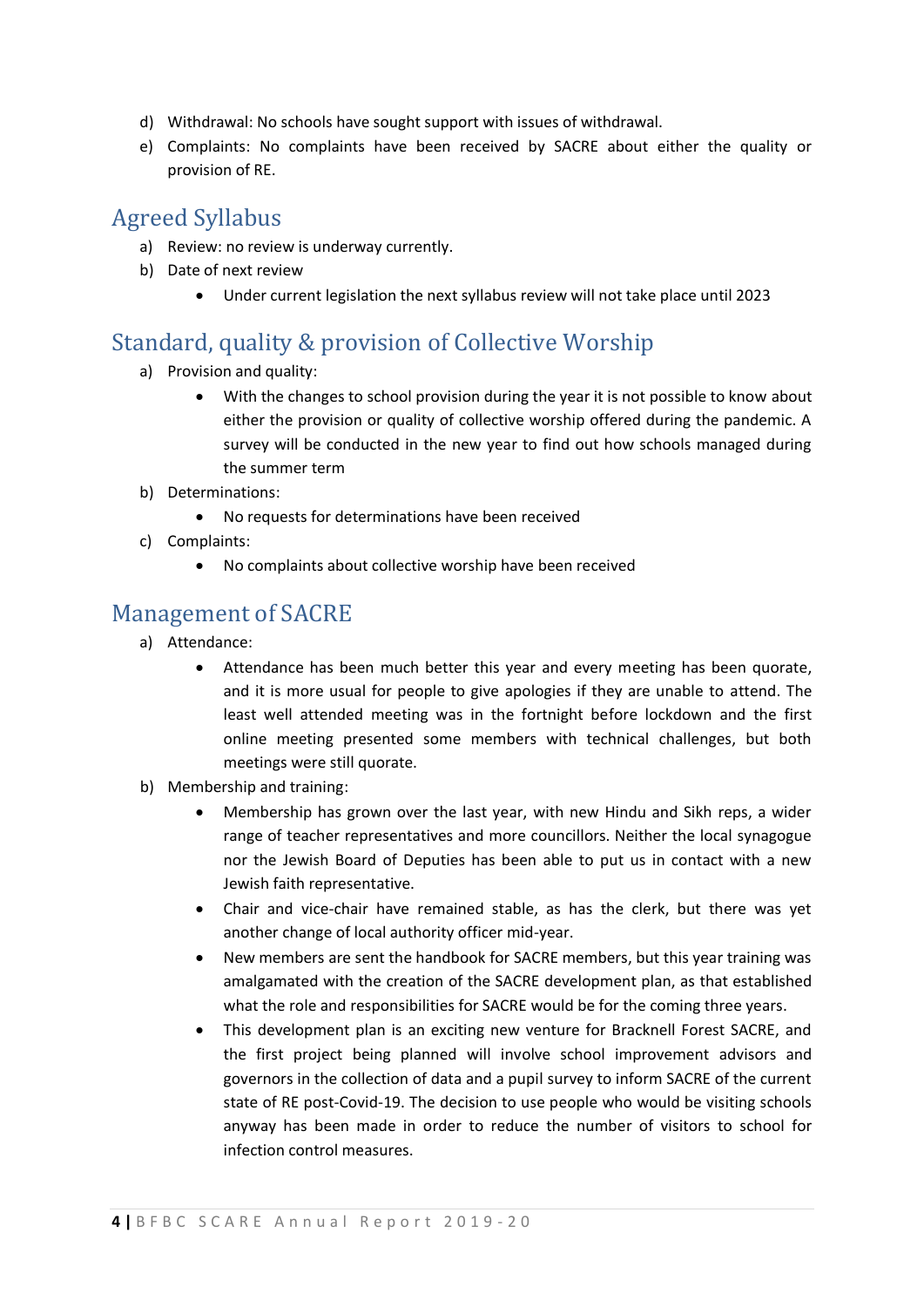- c) Pan-Berkshire SACRE hub
	- Bracknell Forest has continued to work with the other Berkshire SACRES (Reading, West Berkshire, Wokingham, Slough, and Windsor and Maidenhead) as part of the hub. The major project has been the Westhill funded Real People, Real Faith film project. Four of the six planned filming sessions took place in places of worship before lockdown. Teachers interviewed members of the communities using questions from the syllabus. The film maker has made the first cuts available so that three teachers are able to start work producing the first round of notes. TrueTube has been approached as a host and hopefully the films will be available early in the new academic year.
- d) Complaints: SACRE has not had to deal with any complaints

### Contribution to Local Authority Wider Agenda

- a) School support:
	- The LA officer attends RE Network meetings to ensure consistency of message and the Forest Learning Alliance will be taking bookings and offering support too.
- b) Links to broader community issues
	- Community cohesion is one of the key community issues in Bracknell Forest and so the key contribution of SACRE here is in the production of the films and the development of the SCARE development plan.
- c) Community Cohesion
	- SACRE members are involved in the inter-faith group and the interfaith group is now a source of faith representatives for SACRE. Closer working between the two groups will lead to better understanding of different faiths.

#### Summary

After a good start with groups working on the SACRE development plan, the rest of the year has presented challenges, which SACRE members have worked hard to overcome. A working group is taking the development plan and creating an action plan for the new academic year. I am excited that the work undertaken will be game changing for Bracknell SACRE in terms of how well informed we are about what is happening in our schools.

It has been encouraging to see new members from schools and faiths joining SACRE and bringing new enthusiasm with them. The number of councillors involved demonstrates that the Local Authority takes its role in supporting SACRE seriously and the prospect of some joint working on support for schools in exciting.

The films from the Westhill funded project are also a source of encouragement, as they will give teachers and pupils an opportunity to experience more of the diversity and lived reality of a range of faiths. We really hope that it will soon be possible to make the remaining planned films in a Baptist Church and a Gurdwara, as well as exploring wider possibilities.

Anne Andrews (Adviser to SACRE)